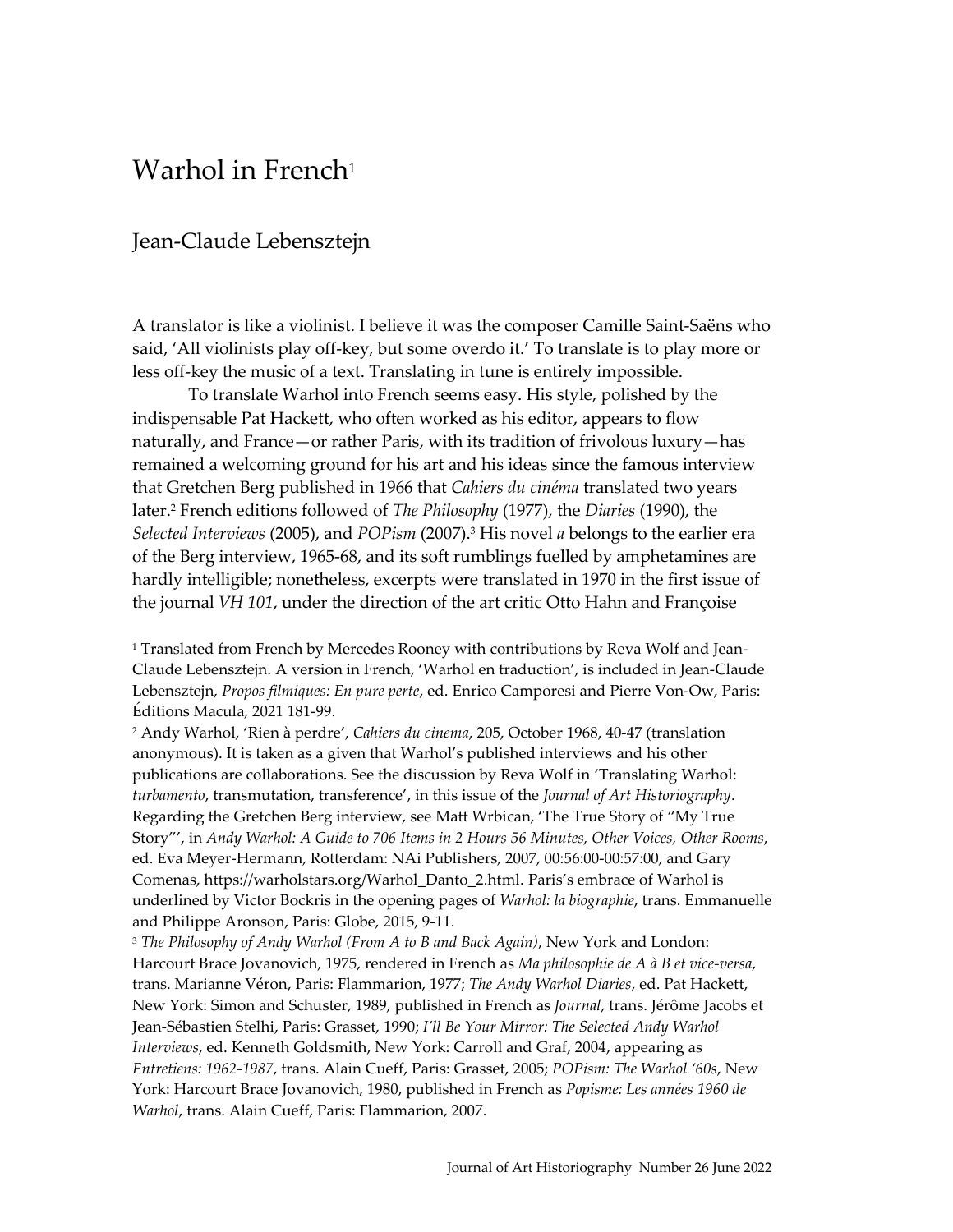Essellier, and in 1975 in *L'Énergumène*, a periodical created by the art historian Gérard-Julien Salvy. 4

Before looking into particular details of these publications, I would like to consider the translations of Victor Bockris's biography of Warhol, originally published in 1980 and released in two different versions, one of them notably abridged. 5 It is clear that the shorter edition, and, in following, the first French translation, excluded a number of testimonies, purging recounted statements, such as of the sodomizing of Warhol by the well-endowed Ed Wallowitch ('Andy took it up the ass a lot'), or his exchange with his friend Brigid Polk after the death of his mother in 1972, a death about which he never spoke with anyone and that took him to the brink of a nervous breakdown: 'I change channels in my head, like on TV. I say: "She went to Bloomingdale's."' <sup>6</sup> His mourning thus becomes a pop reality TV show, an opportunity to put into practice his glorification of distancing and artificiality. Isn't art the ultimate medium to master life? 'I think', Warhol said shortly before his death, 'an artist is anyone who does something well, like if you cook well.' 7

The first translation of Bockris's biography contains some curious ineptitudes. Warhol claimed that when he arrived in New York in 1949, he had planted some bird seeds (in French, *graines d'oiseau***)** in a park and proposed the idea that magazines place advertisements to order a bird. In English, 'bird seeds' can mean seeds for feeding birds or, understood with a twist, incorrectly, 'seeds' for growing birds (which, it goes without saying, do not exist). The French translation cannot convey this comical ambiguity; in the translation, these seeds became *graines pour les oiseaux*, which made the story incomprehensible.<sup>8</sup> The art critic David Bourdon's comparison of the full lips featured in Warhol's 1970s portraits to those of Joan Crawford in the 1940s was cited in the full English edition and summarized in the abridged version; in the Plon translation, the full lips become a nonsensical

4 'Comment devenir un homosexuel professionnel', *VH 101*, 1, Spring 1970, 34-59 (various extracts, illustrated, trans. S. T.-M.); 'quelque part dans la 8e rue', *L'Énergumène* 6-7, June 1975, 45-59 (section 2/2, trans. Zéno Bianu). Many thanks to Hervé Vanel and Patrick Javault for alerting me to these publications.

<sup>5</sup> Victor Bockris, *Warhol*, London: F. Muller, 1989, 528 pages, and in a paperback edition, London: Penguin Books, 1990, 660 pages; abridged American edition, *The Life and Death of Andy Warhol*, New York: Bantam Books, 1989, 392 pages. The translation by Pascale de Mezamat published by Plon in 1990 (*Andy Warhol*, 374 pages) follows the short version by Bantam, but removes its index. The 2015 translation by Emmanuelle and Philippe Aronson, *Warhol: La biographie*, is based on the complete edition re-released by Da Capo Press in 1997, and contains 592 pages with several deletions and without an index.

<sup>6</sup> Bockris, *Warhol*, Penguin edition, 148-49, 440.

<sup>7</sup> Paul Taylor, 'The Last Interview', *Flash Art*, 20: 133, April 1987, in *I'll Be Your Mirror*, 389; *Entretiens*, 392.

<sup>8</sup> Bockris, *Warhol*, Penguin edition, 91; Plon edition, 60.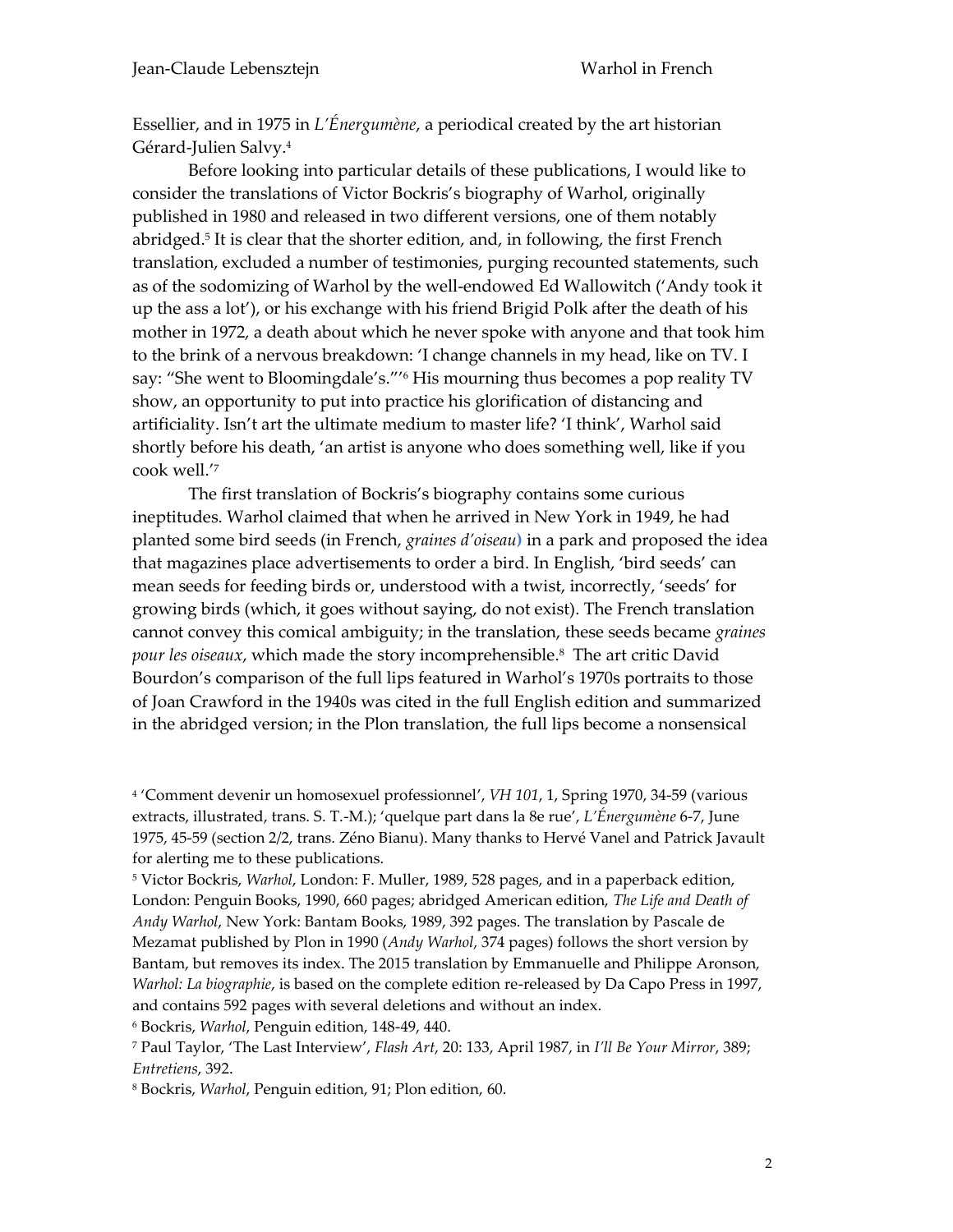gibberish whereby in the 1940s Warhol had scribbled the lips of the celebrity.<sup>9</sup> During an interview with his fellow pop artists Roy Lichtenstein and Claes Oldenburg, recorded in 1964, Warhol answered Bruce Glaser, who was asking him how he had become involved in pop art imagery, with: 'I'm too high right now. Ask somebody else something else.' The aristocratic translator, perhaps unfamiliar with the language of recreational drug use, interpreted the first words, 'I'm too high right now', as 'I'm too high-ranking now' (*Je suis trop haut placé à présent*). <sup>10</sup> In the translation from 2015, Emmanuelle and Philippe Aronson correct this wording (*Là, je suis trop défoncé*), but still keep the *graines pour les oiseaux*. 11

That is not to say the new translation always sounds accurate. Sometimes, it is just a case of unfamiliarity with the 'New York scene', within which Lichtenstein was branded 'coy' and 'tight', translated into French as *couard* ('cowardly') and *coincé* ('uptight'), but which would be more aptly rendered as *évasif* and *secretive*. 12 Other times, it's a matter of disregarding the geographic reality of North America to extend the 'hundreds of miles' separating Pittsburgh and New York to 'thousands of kilometers'. <sup>13</sup> And yet, Philippe Aronson is a New York native.

The exhibit of Warhol's work at the Stable Gallery in November 1962, which really launched his career, was accompanied by a press release written by a female student from Bennington College (a women's college until 1969); however, the translation of 2015 changed her into a male student and Leo Castelli's 'wolfish smile' was transformed into a 'wolf's eye' (*œil de loup*). <sup>14</sup> Max's Kansas City, the artsy nightclub and restaurant on Park Avenue South, changes into 'a popular nightclub in Kansas City', but later returns to New York City.<sup>15</sup> The 'old queen' in the movie *My Hustler* becomes the *vieille reine* or 'elderly queen' instead of *vieille folle*, and the famous 'phoney' in the *Chelsea Girls* is converted into *fausset* or 'falsetto' (a misprint of *fausseté*—'falsity'?). <sup>16</sup> All this, without even beginning to count the violations of common sense, whether in English or French, such as, *Gerard était la seule face d'une pièce. Billy et moi étions l'autre*, which would translate, literally, 'Gerard was the only side of a coin. Billy and I were the other.' 17

Such blunders speak volumes about the backroom of the art publishing world. In France, lacking the luxury of American university presses and an interest

<sup>9</sup> Bockris, *Warhol*, Penguin edition, 461-2; Bantam edition, 285; Plon edition, 286.

<sup>11</sup> Bockris, *Warhol*, Globe edition, 188 and 88.

<sup>12</sup> Bockris, *Warhol*, Penguin edition, 197; Globe edition, 186.

<sup>13</sup> Bockris, *Warhol*, Penguin edition, 90; Globe edition, 87.

<sup>14</sup> Bockris, *Warhol*, Penguin edition, 181; Globe edition, 173.

<sup>15</sup> Bockris, *Warhol*, Globe edition, 286 and 308.

<sup>16</sup> Bockris, *Warhol*, Globe edition, 257 and 282-83.

<sup>17</sup> Bockris, *Warhol*, Globe edition, 228.

<sup>10</sup> Bockris, *Warhol*, Penguin edition, 91, 199; Plon edition, 60, 131. This four-person interview was broadcast on the radio in 1964 and first published as 'Oldenburg, Lichtenstein, Warhol: A Discussion', *Artforum* 4: 6, February 1966, 20-24. It is not included in *I'll Be Your Mirror*.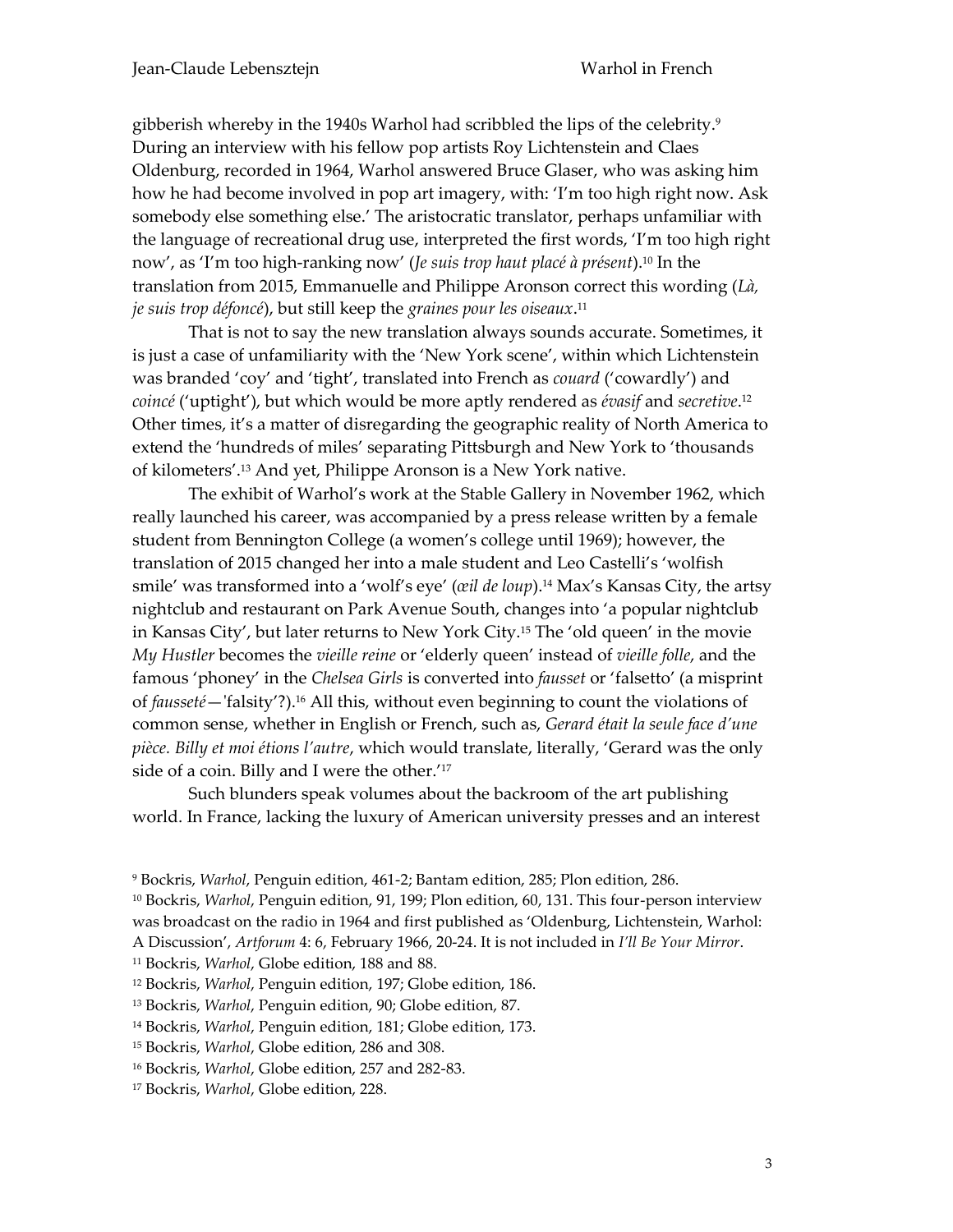beyond a small circle of connoisseurs, well-established publishers mostly release only safe blockbusters, with little concern for the quality of the work as long as the translation job (rather underpaid) is completed at top speed. The other details of production are along the same lines. In the first book by Warhol to be translated into French, *The Philosophy of Andy Warhol (From A to B and Back Again)*, the mere removal of the blank lines separating his various reflections—just as we sometimes get rid of film leaders in three-minute movies—is enough to trivialize the whole project. But after all, who is going to read these types of books?

When the responsible party is not a professional translator, but rather an art critic or a historian of twentieth-century art, as in the case of Alain Cueff, curator of an exhibition at the Grand Palais of Andy Warhol's portraits and author of the book *Warhol à son image* (Flammarion, 2009) containing a thesis on the Christian sources of Warhol, things become interesting. In *POPism*, Warhol declares that when he arrived at a party of mainly abstract expressionist painters, 'suddenly the noise level dropped', whereas in Cueff's translation, 'the noise level picked up' (*le niveau sonore s'éleva*). <sup>18</sup> At times, the result betrays a haste or an amnesia that even extends to omitting entire sentences (for example, '"Elliot Pratt is a left-wing liberal who hates McCarthy," De explained').<sup>19</sup> Lupe Vélez, the 'Mexican Spitfire' (whose suicide was memorialised by Kenneth Anger and Andy Warhol), in French becomes *la virago mexicaine* or the 'Mexican hag'. <sup>20</sup> When Warhol declares in the fall of 1962 (transformed into the winter of 1962 in the French version), 'I was thrilled to finally have a show of my own in New York', Alain Cueff, who knows full well that Warhol is originally from Pittsburgh, confuses 'my own' with 'show in New York': *j'étais très heureux d'avoir finalement une exposition dans ma propre ville* ('I was thrilled to finally have a show in my home town'). 21

On several occasions, Cueff's translation reveals an infelicitous relationship with what he calls *les gamins*, or 'kids'. The English designer Nicky Haslam claimed in 1963 that the United States did not really have youngsters: 'kids here went from being juveniles straight into "young adults," whereas in England the kids eighteen and nineteen were having a ball. Or starting to, anyway—it was a new age classification.' In Cueff's translation, *ici les gamins passaient directement de l'adolescence à l'âge adulte, tandis qu'en Angleterre les gamins de dix-huit ou dix-neuf ans baisaient pas mal —ou commençaient, en tout cas* ('kids here went from being juveniles straight into "young adults," whereas in England the kids eighteen and nineteen screwed around quite a bit. Or were starting to, anyway'). <sup>22</sup> Fucked quite a bit? Doesn't the translator confuse 'to have a ball', or to party, with 'to ball', or to fuck? Besides, translating

<sup>18</sup> *POPism*, 34; *Popisme*, 63.

<sup>19</sup> *POPism*, 30.

<sup>20</sup> *POPism*, 127; *Popisme*, 167.

<sup>21</sup> *POPism*, 25; *Popisme*, 51.

<sup>22</sup> *POPism*, 28; *Popisme*, 55.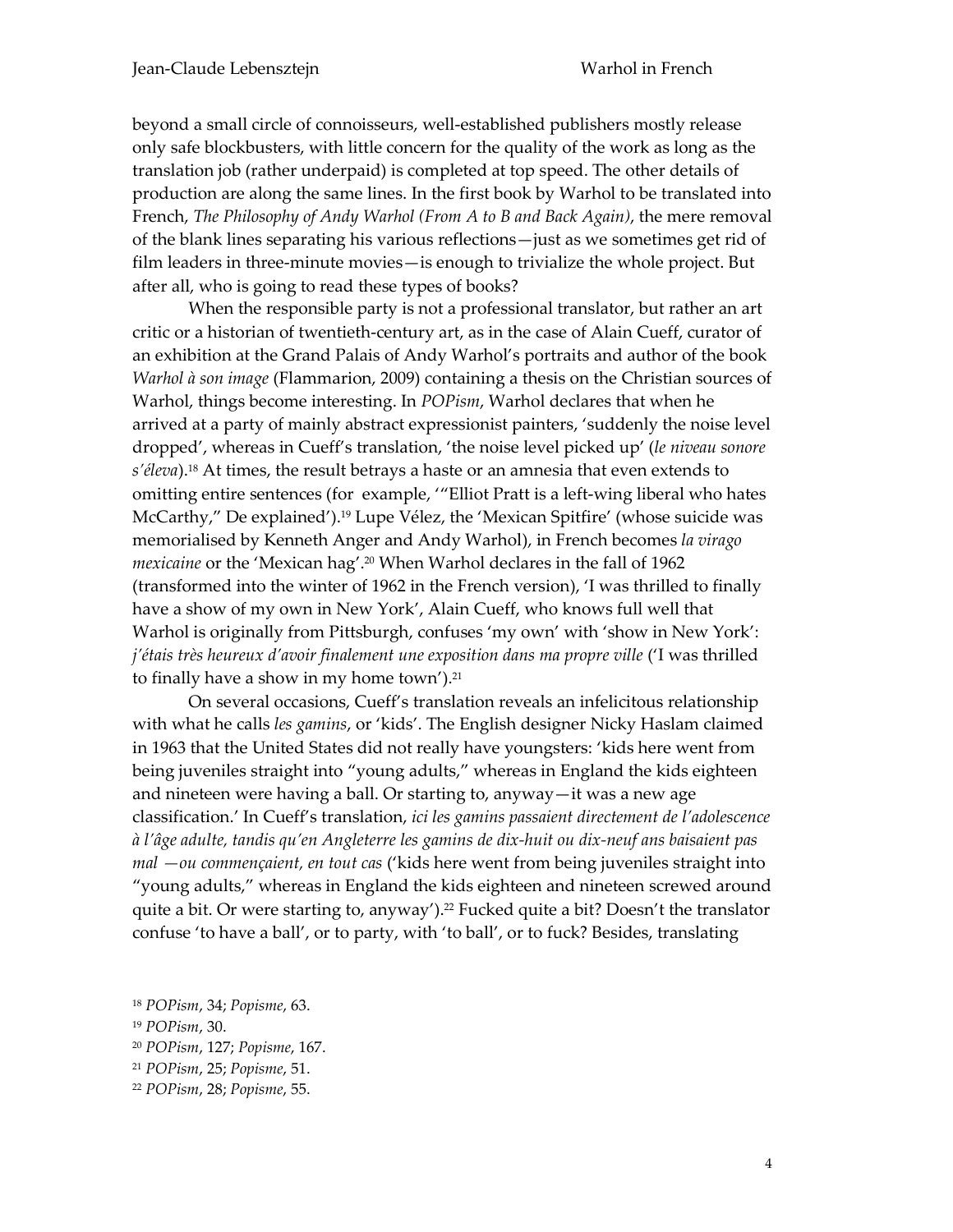'kids' as *gamins* or 'street kids' seems restrictive and does not correspond to the Warholian classification.

In his translation of the selected Warhol interviews, Cueff calls 'high school student', 'high school junior', and 'high school graduate' *étudiant* or *diplômé d'une grande école*, confusing the traditional United States high schools, or secondary education establishments, with the prestigious university and graduate level *grandes écoles* in the French educational system (such as the École Normale Supérieure, Polytechnique, and so on), and conversely, the American college with the French *college*, or middle school. <sup>23</sup> To call a young teenage boy who came to interview the famous artist for a school newspaper 'student' certainly changes the situation and the tone of the scene, especially because on that occasion, Warhol insistently interrogated his interrogator, Joseph Freeman, fourteen at the time of the interview, about the colour of his eyes. Freeman–Little Joey–was quickly integrated into the Factory and Warhol included the interview, which first appeared in the Freeman's Brooklyn high school newspaper, in *Andy Warhol's Index (Book)*. 24

Joey Freeman made several appearances in *POPism*. He ran errands and picked up Warhol at his home at 11:30 a.m. to get him to the Factory. (According to his own testimony, Freeman and a friend used to phone Warhol on Sunday mornings. 'He was at home then and he loved talking on the phone. He'd talk for hours. We'd say: "What are you doing, Andy?" and he'd say: "Oh, I'm sucking cock." I mean, we fell about.') 25

Under Alain Cueff's pen, we witness several transformations of Little Joey. On page 170 of *Popisme*, he is introduced as 'a brilliant petite female student with a mop-top haircut', but twenty-two pages later, now fifteen years old, Joey becomes 'the gofer of the Factory'; he had grown a few inches and lost his baby fat. Freeman recalled that Warhol insisted he call him 'mother', <sup>26</sup> but his real mother was always asking him, 'What do you want to hang around with all those queers for?' translated by Cueff as, *C'est quoi l'idée d'être toujours fourré avec ces types bizarres* ('queers' becoming 'weirdos').<sup>27</sup>

Here translation becomes a kind of magic operation, a series of unexpected and incoherent metamorphoses, comparable to the tricks the magician dog performs on the opera singer dog in Tex Avery's cartoon *Magical Maestro* (1952). Cueff's magic trick was of relevance at a time when the growing taboo of paedophilia went hand in hand with the acceptance and normalization—at least among liberals—of

<sup>24</sup> *I'll Be Your Mirror*, 118; *Entretiens*, 131.

<sup>25</sup> Stephen Smith, '"He Loved Weightlifting and Buying Jewels": Andy Warhol's Friends Reveal All', *The Guardian,* 14 August 2015.

<sup>26</sup> See Gary Comenas' website: [http://www.warholstars.org/andy\\_warhol\\_0710.html.](http://www.warholstars.org/andy_warhol_0710.html)

<sup>27</sup> *POPism*, 129, 149, 173, 205; *Popisme*, 170, 192, 218-9, 255.

<sup>23</sup> *I'll Be Your Mirror,* 63, 119, 170; *Entretiens*, 79, 132, 181. See also *POPism*, 218, and *Popisme*, 270: 'Fred was in a collegiate outfit'; *Fred portait un costume de collégien* ('Fred was wearing a middle school uniform'). (Yet elsewhere, Cueff correctly translates 'high school' as *lycée*; see *Entretiens*, 117.)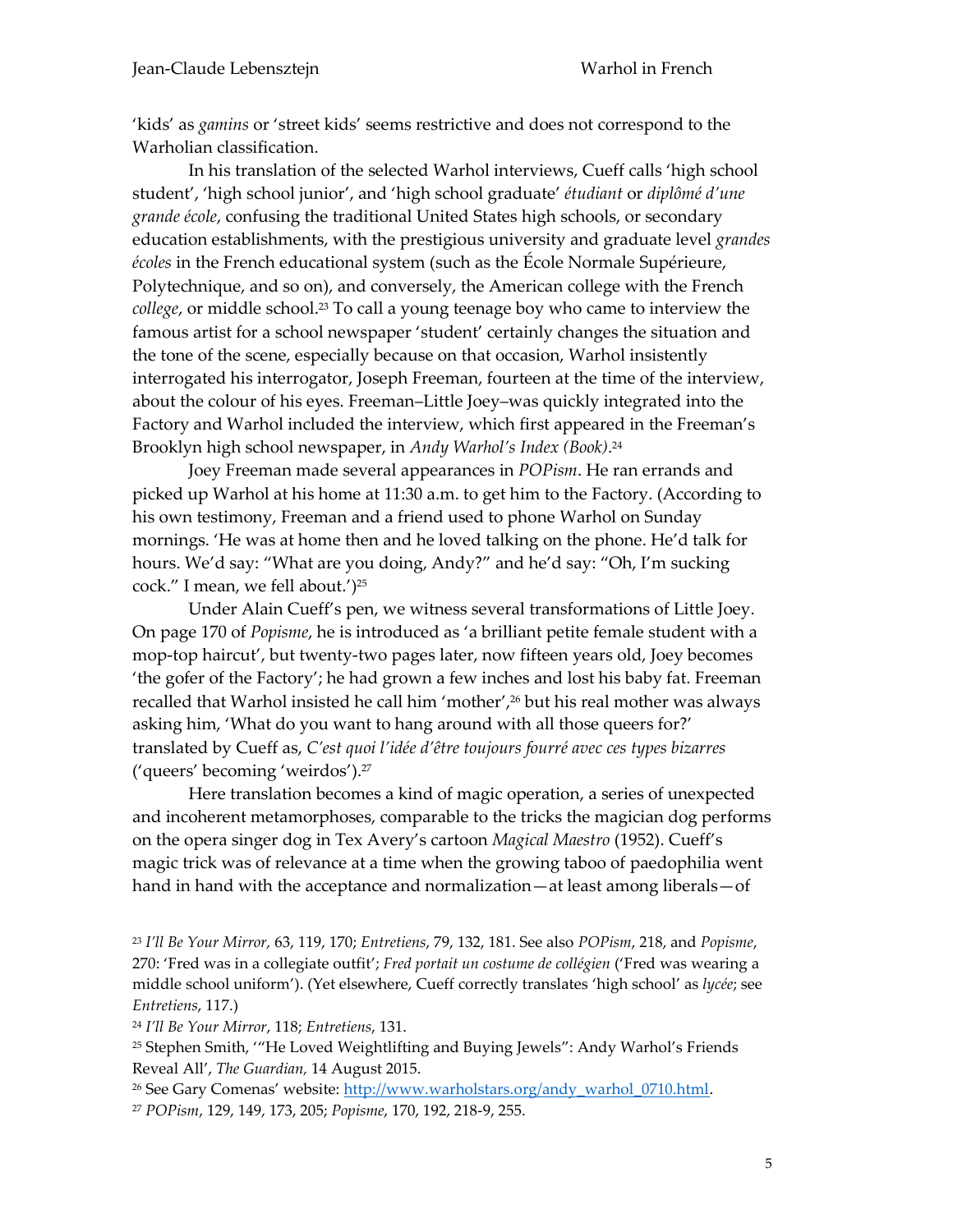adult same-sex relationships. But Cueff's taboos go a step further. In Warhol's last interview, the Australian art critic Paul Taylor mentions a novel by Stephen Koch, in which the hero, according to Cueff's translation, is *un type hétérosexuel, genre Rauschenberg dans les années soixante, un artiste charismatique* ('a heterosexual guy, a Rauschenberg type of the sixties, a charismatic artist'), yet, Rauschenberg's homosexuality was notorious in artistic circles (he had previously lived with Jasper Johns), and in fact Paul Taylor describes Koch's hero as 'a heterosexual Rauschenberg figure' (in other words, like Rauschenberg, but heterosexual). Elsewhere within the book of interviews, two high school juniors ask Warhol his opinion on prep schools as they prepare their interview for the newspaper of the Gunnery School for Boys, a private institution in Connecticut for children from wellto-do families. Warhol answers, 'I think they're really… ah … terrific. All the kids are always so pretty', which Cueff translates, *Tous les gamins ont toujours de bonnes têtes* ('Kids that age always look like good people').<sup>28</sup>

I do not want to give the impression that these translations are to be ignored. First of all, they exist. They read easily and give a good sense of the tone of Warhol and his biographer. But their inadequacies are worth noting. It is in their lapses and failures that translators insert their own fantasies ('I'm too high-ranking now'), their own image of Warhol, of contemporary culture, or of the world in general. The case of Alain Cueff is exemplary, and it poses a real problem. Is it due to ignorance, choice, or a strange combination of both that Cueff misses this or that fact in the texts he translates? At times, his ignorance is obvious, as seen in the nonsense he inflicts on the German journalist asking Warhol about the young flocking around him, 'This is what interests me and it interests me what it does to you', which Cueff changed to *C'est ce qui m'intéresse et ça m'intéresse ce que vous faites* ('This is what interests me and I am interested in what you do').<sup>29</sup>

Elsewhere, the effort Cueff takes to erase the homosexual factors from the art world is striking, as in the *type hétérosexuel, genre Rauschenberg*. Kenneth Goldsmith, in his introduction to Warhol's last interview, with Paul Taylor, mentions the fact that Taylor died of AIDS at the age of thirty-five; Cueff discloses the death, but not the cause.<sup>30</sup> Above all, describing Little Joey as 'a brilliant petite female student', then a gofer at the Factory (at the age of fifteen, having 'grown a few inches and lost nine pounds of baby fat'), who does not hang around queers but weirdos, is truly weird.

Alain Cueff's book, *Warhol à son image*, is intent on highlighting Warhol's religious side, even at the expense of the clichés that Warhol himself had embraced. What if Warhol's film *Blow Job* (1964), for example, had nothing to do with oral sex? 'What if nothing was happening in the famous and widely theorized off-screen scene? What if the peculiar off-screen setup was but the space of pure fiction? A

<sup>28</sup> *I'll Be Your Mirror*, 385, 175; *Entretiens*, 388, 186.

<sup>29</sup> *I'll Be Your Mirror*, 124; *Entretiens*, 137.

<sup>30</sup> *I'll Be Your Mirror*, 382; *Entretiens*, 386.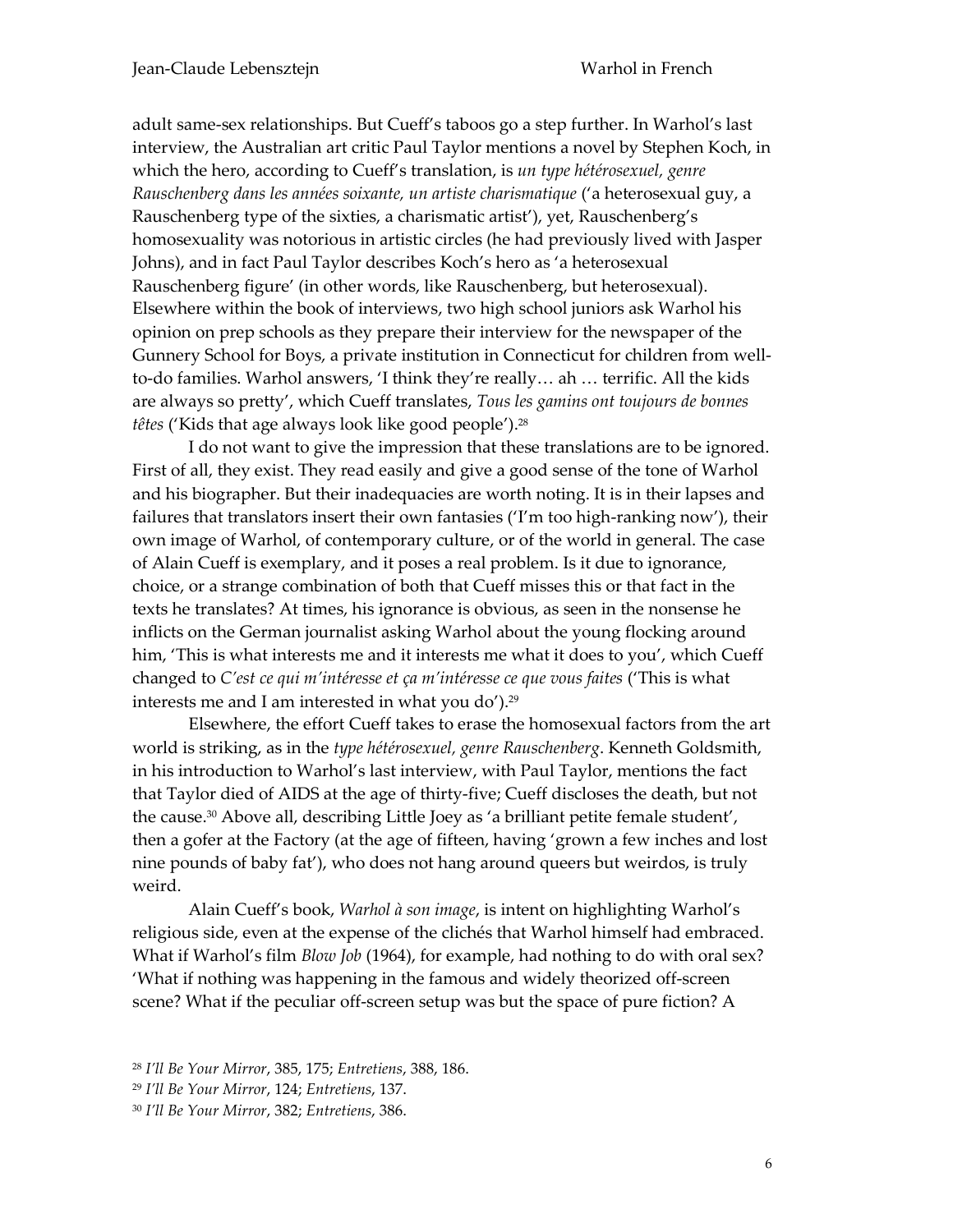perfect absence of action which in fact feeds fiction and thought. … This is clearly not a "pipe." <sup>31</sup> Had it been a "pipe," the movie would never have been conceived or produced.' <sup>32</sup> He points out that the head in the close-up shot belongs to an actor. <sup>33</sup> It does not portray sexual pleasure, he proposes; it implores and agonizes, or rather it interprets agony, with the eyes turned up to heaven, just like Guido Reni's *Saint Sebastian* (1620-25), a painting 'with homosexual connotations that did not escape Oscar Wilde.' 34

Cueff is not the only one trying to bring Warhol back into the fold of Christianity. In 2018, the Vatican Museums had scheduled a Warhol exhibition for 2019 to include the *Skulls* (1976) and paintings from *The Last Supper* series (1986). But it was cancelled. Earlier, in 2014, an article published in *Aleteia*, a website promoting Catholicism, tried its best to demonstrate the importance of religion in Warhol's life and works, stating: 'Widely believed to be homosexual, he remained celibate and was, according to his closest associates, still a virgin at the time of his death'.<sup>35</sup> A more nuanced approach to the role of religion in Warhol's life has been taken in other contexts, including recently for the exhibition, *Andy Warhol: Revelation*, which opened at the Warhol Museum in Pittsburgh in 2019, and was on view at the Brooklyn Museum from mid-November 2021 to mid-June 2022.

These new perspectives speak volumes about what Warhol, his image, and his art, have been subjected to through time. Seen as a worthless non-artist and a provocateur at the beginning of the 1960s, he became one of the best-regarded—and most expensive—painters of his time, while the characterization of his personality as satanic was replaced by another as a devout, and sometimes a sexless, Catholic. The complexity of his art and of his personality allowed for these shifts. To be sure, he manipulated his persona as much as those of others, donning various avatars in rapid succession, which prompted numerous speculations. He embraced different positions, all genuine, including his religious standpoint, yet all problematic. Indeed, what are we to make of the religious faith of a man who says he believes in

<sup>31</sup> In French slang, a blow job is commonly referred to as *une pipe*, literally 'a pipe'. Alain Cueff plays on the word 'pipe', alluding to the famous *ceci n'est pas une pipe* of René Magritte's painting, *The Treachery of Images* (1929). Translator's note.

<sup>32</sup> Cueff, *Warhol à son image*, 156-57.

<sup>33</sup> The 'actor' of *Blow Job* (1964), who had long remained unidentified, was indeed an actor, DeVeren Bookwalter (1939-1987). He performed on stage (in Shakespeare, and in *Cyrano de Bergerac*), in movies (in *The Omega Man* and in two *Dirty Harry* films), and on television. He also appeared in a Warhol screen test film of 1964, reused in *The Thirteen Most Beautiful Boys*; See Callie Angell, *Andy Warhol Screen Tests*, New York: Abrams/Whitney Museum of American Art, 2006, 38-39, 41, 247.

<sup>34</sup> Cueff, *Warhol à son image*, 156-57. Cueff later (page 170) mentions the 'faces without a face' by Kazimir Malevich and says that he painted them at 'the end of the 1930s'—that is, after the artist's death.

<sup>35</sup> Kathy Schiffer, 'Andy Warhol's Image Belied His Life as a Faithful Catholic: Find Out Why He May Have Been a Better Christian Than You Are', *Aleteia*, 5 November 2014; [https://aleteia.org/2014/11/05/andy-warhol-a-celibate-catholic/.](https://aleteia.org/2014/11/05/andy-warhol-a-celibate-catholic/)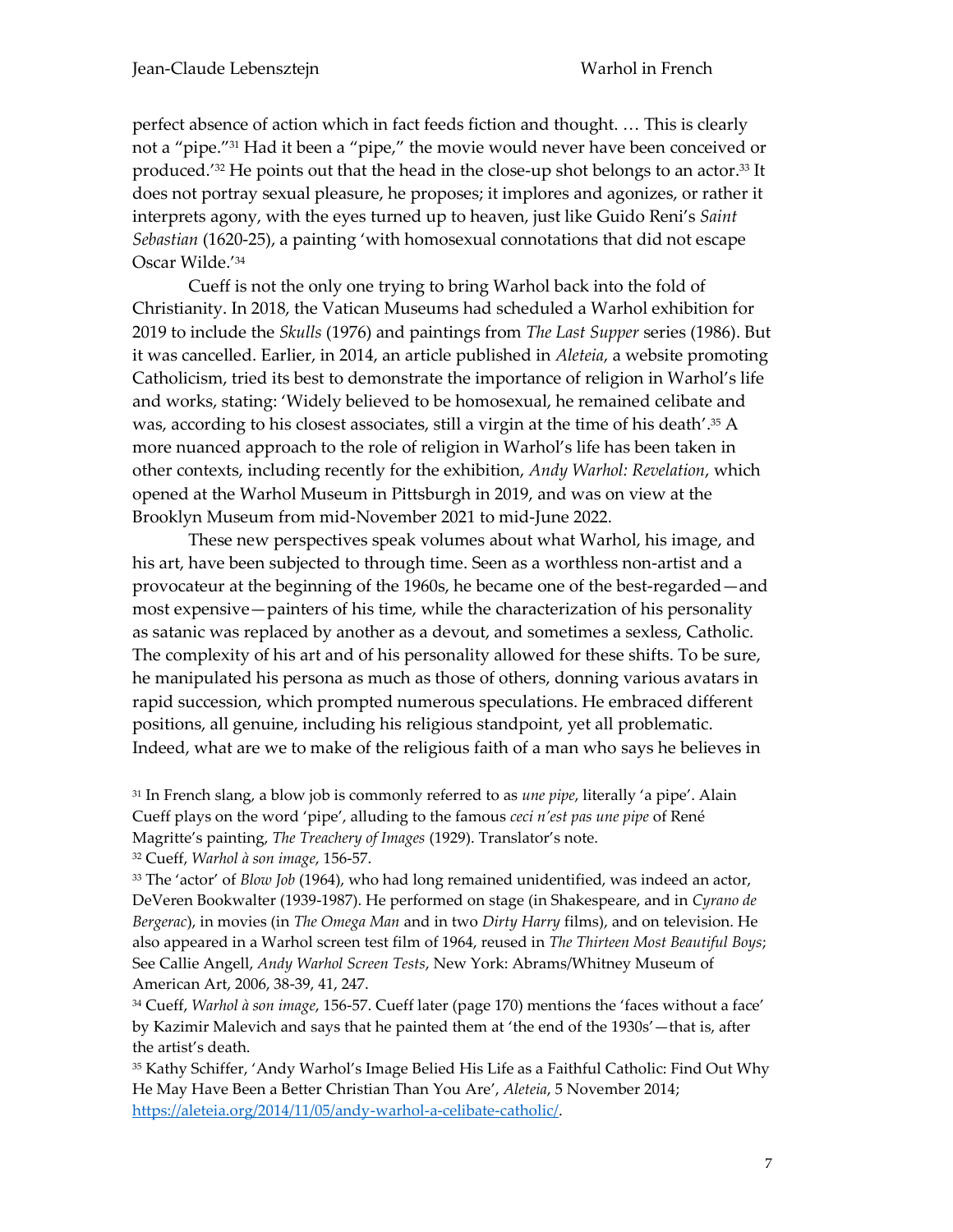death after death? Does he believe in God? When asked in 1977, 'Do you believe in God?' he replied, 'I guess I do. I like church. It's empty when I go', and he added that he sneaks in 'at funny hours', that he never thinks about God, and that he does not believe in the devil. <sup>36</sup> An odd believer. Personally, I can picture the religious Warhol of the latter years as a man caught in Kafka's vise: 'God can only be comprehended personally. Each man has his own life and his own God. His protector and judge. Priests and rituals are only crutches for the crippled life of the soul.' 37

Strictly speaking, we have moved beyond the questions of translation, but then again, what does it mean to translate? The first definition of *traduire* that appears in the French dictionary *Littré* refers to a legal term signifying 'to transfer' (a prisoner, a defendant: to prosecute). It is clear that to translate Warhol, and especially to translate him poorly, amounts to having him appear in front of legal religious or cultural authorities that have little to do with him; it means to launch a lawsuit on behalf of normalization, an act which is not without precedent. The operation of expelling a foreign body before absorbing its less toxic form has affected the reputations of many thinkers, writers, and artists, including Charles Baudelaire, who Warhol brings to mind in more than one way; such transmutations are common aspects of the shifting tides in cultural life. As André Gide said of Michel de Montaigne: 'The great preoccupation of pedagogues, when they are faced with authors of some boldness, who yet are classics, is to render them inoffensive.' 38

\* Especially difficult to translate are the dialogues of Warhol's sound films. After a series of silent films in 1963 and 1964, Warhol purchased a 16mm Auricon camera (although the first movie he filmed with it, the eight-hour *Empire*, was silent—'our first "sound" movie without sound'),<sup>39</sup> and at the end of 1964 he shot a sound movie *with* sound, *Harlot* (with crossdresser Mario Montez). Warhol's subsequent movies, including *The Chelsea Girls* of 1966, were all filmed with this equipment. 'The films were shot under the most primitive conditions. The sound was recorded optically, which was inexpensive but often led to garbled, almost inaudible soundtracks. When the soundman on one set protested that the sound was hopelessly unbalanced and the batteries were dying, Andy shot the film regardless.' 40

<sup>39</sup> *POPism*, 90; *Popisme*, 125.

<sup>36</sup> Glenn O'Brien, 'Interview: Andy Warhol', *High Times*, 24 August 1977, in *I'll Be Your Mirror*, 253, 258; *Entretiens*, 256, 259-60.

<sup>37</sup> Gustav Janouch, *Gespräche mit Kafka*, new ed., Frankfurt: Fischer, 1981, 185; *Kafka m'a dit*, trad. Clara Malraux, Paris: Calmann-Lévy, 1952, 155; *Conversations avec Kafka*, trad. Bernard Lortholary, Paris: Les Lettres nouvelles, 1978, 222.

<sup>38</sup> André Gide, 'Montaigne', *Commerce*, 18, Winter 1928, in *Essais critiques* (Bibliothèque de la Pléiade), Paris: Gallimard, 1999, 684; English translation by Dorothy Bussys, *Yale Review* 28: 3, 1939, 93; rpt., *Yale Review*, 89: 1, January 2001, 71.

<sup>40</sup> Bockris, *Warhol*, Penguin edition, 304-05; Globe edition, 282.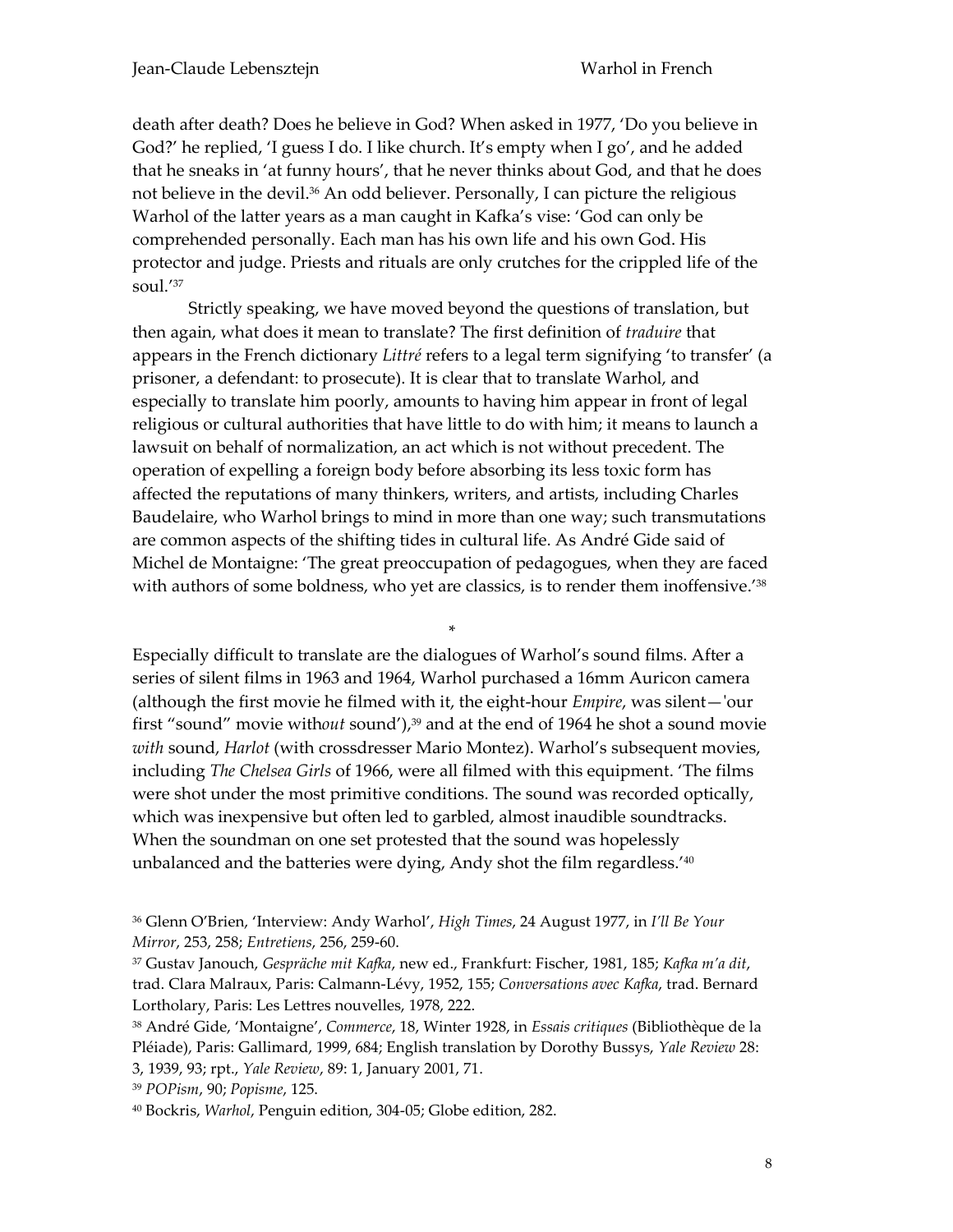The unscripted superstars' lines were recorded using this hardly comprehensible medium. The scenes switch from lifeless to hysterical, and grasping their sequence demands intense concentration, difficult to sustain over time even for a native viewer, let alone for someone whose first language is not English. In 1990 a petition was sent to the Centre Pompidou, where a retrospective exhibition of Warhol's work was then on view, requesting subtitles be added to the sound movies, signed by distinguished personalities such as Henri Cueco, Jacques de La Villeglé, Gilles Deleuze, Mikel Dufrenne, Catherine Millet, Dominique Noguez and Patrick de Haas (who later reconsidered and withdrew his name). <sup>41</sup> It appears the petition was unsuccessful and the movies at the Centre continued to be shown without subtitles. *Chelsea Girls* was later screened with subtitles, specially added for the occasion, at the Cinémathèque française in March 2009 as part of a tribute to Warhol organized by Nicole Brenez. <sup>42</sup> (Previously, in 2003, Raro Video had released a double DVD with closed-captions and subtitles in Italian.)

I guess our film director would have been unmoved by these incidents, but they are not without consequence for the appreciation of the movies. Don't subtitles allow you to hear too much, particularly things normally inaudible? In the absence of subtitles, a French-speaking audience member hears the frequently comical dialogues in varying degrees of garbled utterance based on the abilities and state of mind of each listener, and especially when words are spoken off-screen, as is often the case. Even more than the image, marked by smudges of light and various 'accidents', the sound, operating in the interval between noise and meaning, plays on the frustration caused by the resulting gaps in our perception.

The image itself presents its own translation issues. Warhol would insist that his silent films, although shot at 24 frames per second, be projected at the slower speed of 16 frames per second, or '"silent speed"….The result is a *ritardando* exerted over all movement and an effect that is extraordinarily alluring. Yet, that allure is faintly paradoxical …' <sup>43</sup> The speed reduction triggers overlaid textures of the subjects filmed, of the film grain, and of the flicker effect caused by the regular shifts between frame and shutter speed. Yet, at the 2009 screenings of Warhol's films at the Cinémathèque française, both the silent films and the sound movies were projected at the speed of 24 frames per second. The program of 17 April 2009 featured *Blow Job* and the little-known *Eating Too Fast* (aka *Blow Job #2*), ten *Screen Tests* and *Eat*. All these films, which were silent except *Eating Too Fast*, were projected at 24 frames per second, or 'normal speed', as the projectionist put it when

<sup>41</sup> On the incident, see *Libération*, 29 June 1990. Many thanks to Patrick de Haas for alerting me to this story.

<sup>42</sup> See Nicolas Villodre, [http://www.objectif-cinema.com/spip.php?article5148.](http://www.objectif-cinema.com/spip.php?article5148) I owe this information to Enrico Camporesi.

<sup>43</sup> Stephen Koch, *Stargazer: Andy Warhol's World and Films*, New York and Washington: Praeger, 1973, 43. See also Jonas Mekas, 'Revoir les films d'Andy Warhol', in *Andy Warhol, cinema*, Paris: Carré/Centre Pompidou, 1990, 44-45 (It changes everything, Mekas told Stan Brakhage.)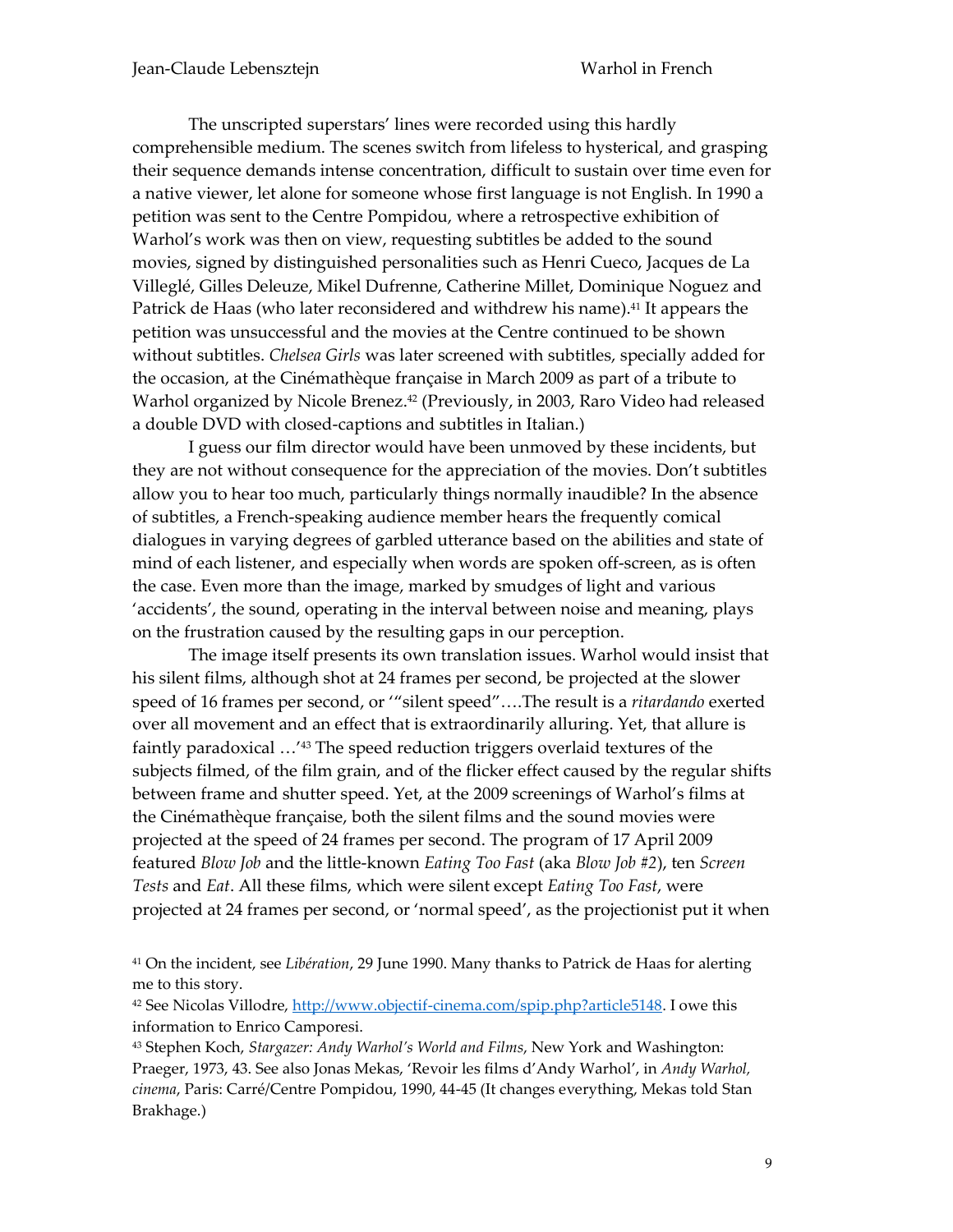I asked him, which decreased the contrast between the two *Blow Jobs*, the first being silent and shot with a Bolex camera with reels two minutes and forty-five seconds long that become four minutes once projected at the slower speed, the second being partly with sound and shot with the Auricon camera with thirty-three-minute reels. 'Normal'? The complexity of the textural effects of the silent movies was more or less lost.

The transfer from film to digital format alters not only the visible texture of the film, but also its material basis, substituting the intermittent shift between frame and exposure characteristic of the so-called structural film of Peter Kubelka, Hollis Frampton, or Paul Sharits with another form of discontinuity, somewhat similar to the translation from one language into another. For Kubelka, the difference is crucial, and a digital film is no longer a film, the material itself and its structural basis having disappeared and it is not even a video. 'Those who mimic classical filmmaking with digital technology are mistaken because they sacrifice the possibilities specific to digital media. Playing video games is a thousand times more interesting than watching a movie on a small computer screen.' 44

Patrick de Haas summed up all the arguments against converting film media into a digital format, especially in the case of the experimental films of the 1920s:

> the release of movies in VHS, DVD or Blu-Ray formats reached new audiences. While these 'reproductions' are useful, they are also problematic. In the first place, the audience tends to forget that they are watching reproductions, the changes in format, speed, light, and so on resulting in only a pale resemblance to the original work. Indeed, most avant-garde filmmakers of the 1920s devised their works with a specific medium in mind (celluloid film coated with a silver halide emulsion in a sequence of frames), a determined projection technology (reels were cranked at various speeds through sprockets gripping perforations, or sprocket holes, of the reel in a projector equipped with a shutter), and a distinct venue—the movie theater—where individuals collectively watched a work, often silent, projected on a screen of particular size, in the dark. Experimentations, such as the use of negatives or fast cutting (sometimes within single frames), only can be fully understood when one considers their connection with the actual materials that generated them. Is it not obvious that these experimentations are ruined when the film is 'transferred' to a digital DVD, likely with integrated sound, and viewed on a TV screen sitting on the couch, or glanced at quickly on the wall of a museum in broad daylight? ... The switch from celluloid to digital formats also establishes a new relationship to representational images: the

<sup>44</sup> Quentin Papapietro, 'Une conversation avec Peter Kubelka', *Cahiers du cinema*, 745, June 2018, 59.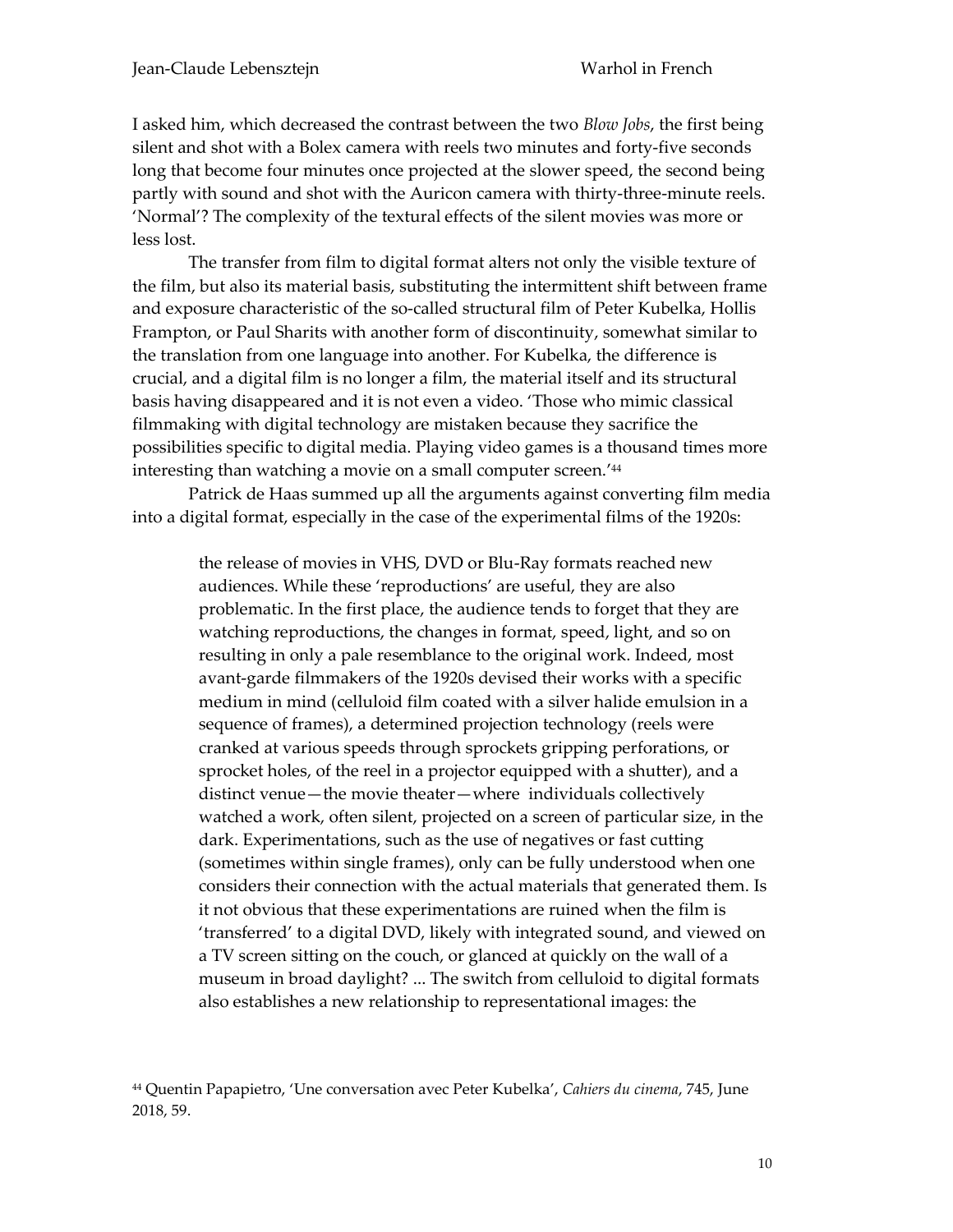substitution of a calculation of individual signs for an indexed luminous photographic impression. 45

Admittedly, Warhol's 'primitive' movies, and particularly his silent movies, avoid a tight editing in favour of a deliberate unedited quality by including the blank film leaders, or 'randomly' splicing together three-minute reels end-to-end, but in their conversion to digital format, what happens to the textural richness of the play between the filmed body and the 'body' of the film? As Warhol remarked in 1966, 'we're trying to make it so bad but doing it well'; mistakes, scratches, dust, pointless zooms, and so on, were intentionally included, 'so that everybody knows that you're watching a film.' <sup>46</sup> Four years later, he said, 'if you consciously try to do a bad movie, that's like making a *good* bad movie.' <sup>47</sup> What was left of that intention after an Italian film editor remastered it? <sup>48</sup> When Paul Morrissey took charge, with Warhol's consent, of the Factory films, Warhol's 1960s movies were removed from distribution in favour of the films with a more conventional narrative that Morrissey directed or co-directed at the end of the 1960s and after 1970. Today, the silent films are mostly screened in museums, often in video format, and when they are shown on reel-to-reel projectors, the projectors are not set to 16fps but to 18fps, in order to cut the intermittent strobe lighting effect, even though this effect is part of the structural perception of the work.<sup>49</sup>

At the time of their production, Warhol's films were mostly shown at the Factory, at Jonas Mekas' Film-Makers' Cinematheque, or at educational institutions that requested them. But in 1966, after it premiered at the Film-Makers' Cinematheque at its location in the West 40s and became a commercial success, *The Chelsea Girls* moved to the Cinema Rendezvous on West 57th Street, a shift in distribution that outraged the *New York Times* film critic Bosley Crowther:

<sup>46</sup> Lane Slate, 'USA Artists: Andy Warhol and Roy Lichtenstein', transcript of a 16 mm film produced by NET (National Educational Television), 1966, in *I'll Be Your Mirror*, 83; *Entretiens*, 96.

<sup>47</sup> Letitia Kent, 'Andy Warhol, Movieman: "It's Hard to Be Your Own Script,"' in *I'll Be Your Mirror*, 189; *Entretiens*, 198. P. Adams Sitney saw in Warhol the 'ultimate precursor of structural film'; *Visionary Film: The American Avant-Garde*, 2d ed., New York: Oxford University Press, 1979, 371.

<sup>48</sup> *Andy Warhol: 4 Silent Movies ( Kiss / Empire / Blow Job / Mario Banana)*, Raro Video, 2005. The eight-hour long *Empire* is shrunk into 60 minutes, 13 seconds. According to Greg Allen, *Kiss* and *Blow Job* are mastered at a 25fps instead of 16fps [\(https://greg.org/archive/2007/09/14/on](https://greg.org/archive/2007/09/14/on-the-mixed-up-films-of-mr-andy-warhola.html)[the-mixed-up-films-of-mr-andy-warhola.html\)](https://greg.org/archive/2007/09/14/on-the-mixed-up-films-of-mr-andy-warhola.html). Many thanks to Enrico Camporesi for this reference.

<sup>49</sup> Callie Angell, *The Films of Andy Warhol: Part II*, New York: Whitney Museum Museum of American Art, 1994, 9.

<sup>45</sup> Patrick de Haas, *Cinéma absolu. Avant-garde 1920-1930*, Valréas: Mettray éditions, 2018, 9- 10.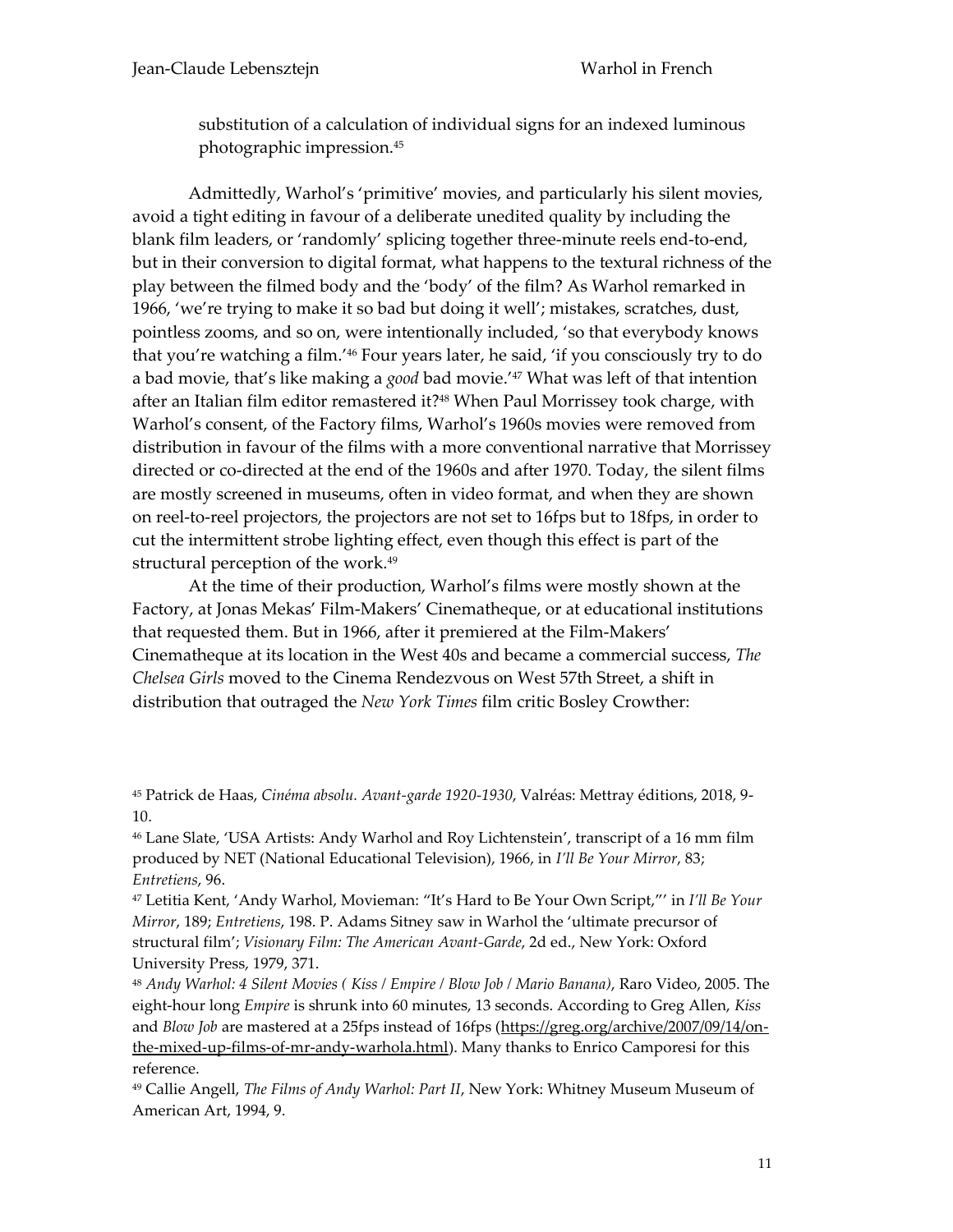It was all right so long as these adventurers in the realm of independent cinema stayed in Greenwich Village or on the south side of 42nd Street and splattered their naughty-boy pictures on congenial basement screens—or even sent them around to college outlets for the edification of undergraduate voyeurs.

But now that their underground has surfaced on West 57th Street and taken over a theater with carpets, the Cinema Rendezvous, where they have installed Mr. Warhol's most ambitious peep-show put-on, 'The Chelsea Girls,' it is time for permissive adults to stop winking at their tooprecocious pranks. 50

The issue is the location: this 'extensive and pretentious entertainment for voyeurs', as Crowther describes it later in the same article, is reaching affluent neighbourhoods; the underground overflows; it no longer maintains itself in the basements that are to contain it. Its rise might well herald the execution after which the dead come back as ghosts to haunt the living. After Andy Warhol's death, his 1963-1965 films, having already suffered the purgatory of inaccessibility, resurfaced in the mortuary spaces of museums. The history of Warhol's films is also the history of their multiple translations, the conditions of their reception, and the transmutations that these displacements have brought about.

Translation—moving from one language to another, from one sign system to another, from one state to another—is part of the framework of cultural assimilation. To translate is to make accessible. Errors and deviations are inevitable. To translate means to convey, but to convey what? What does translation filter out of the original language and discourse? The writer Pierre de Marivaux (1688-1763) complained about the beautiful infidelities of Nicolas Perrot d'Ablancourt (1606- 1664), who, in translating Thucydides, explained that a more literal translation would be dull and would not do justice to the ancient Athenian historian:

\*

In doing so, one could answer, you prejudice the reader who would be enchanted to get to know Thucydides as he was. We imagine we see the Greek author, the ancient author with the thought processes characteristic of his time, and you deform him, wipe out his age; it is no longer Thucydides. He would be dull, you say, if you wouldn't correct him. So

<sup>50</sup> Bosley Crowther, 'The Underground Overflows', *The New York Times*, 11 December 1966, excerpted in *POPism*, 185; *Popisme*, 232. Many thanks to Reva Wolf for sending me the complete article. Details can be found at [http://www.warholstars.org/chelsea\\_girls.html](http://www.warholstars.org/chelsea_girls.html) and [http://www.warholstars.org/andywarhol0409.html.](http://www.warholstars.org/andywarhol0409.html)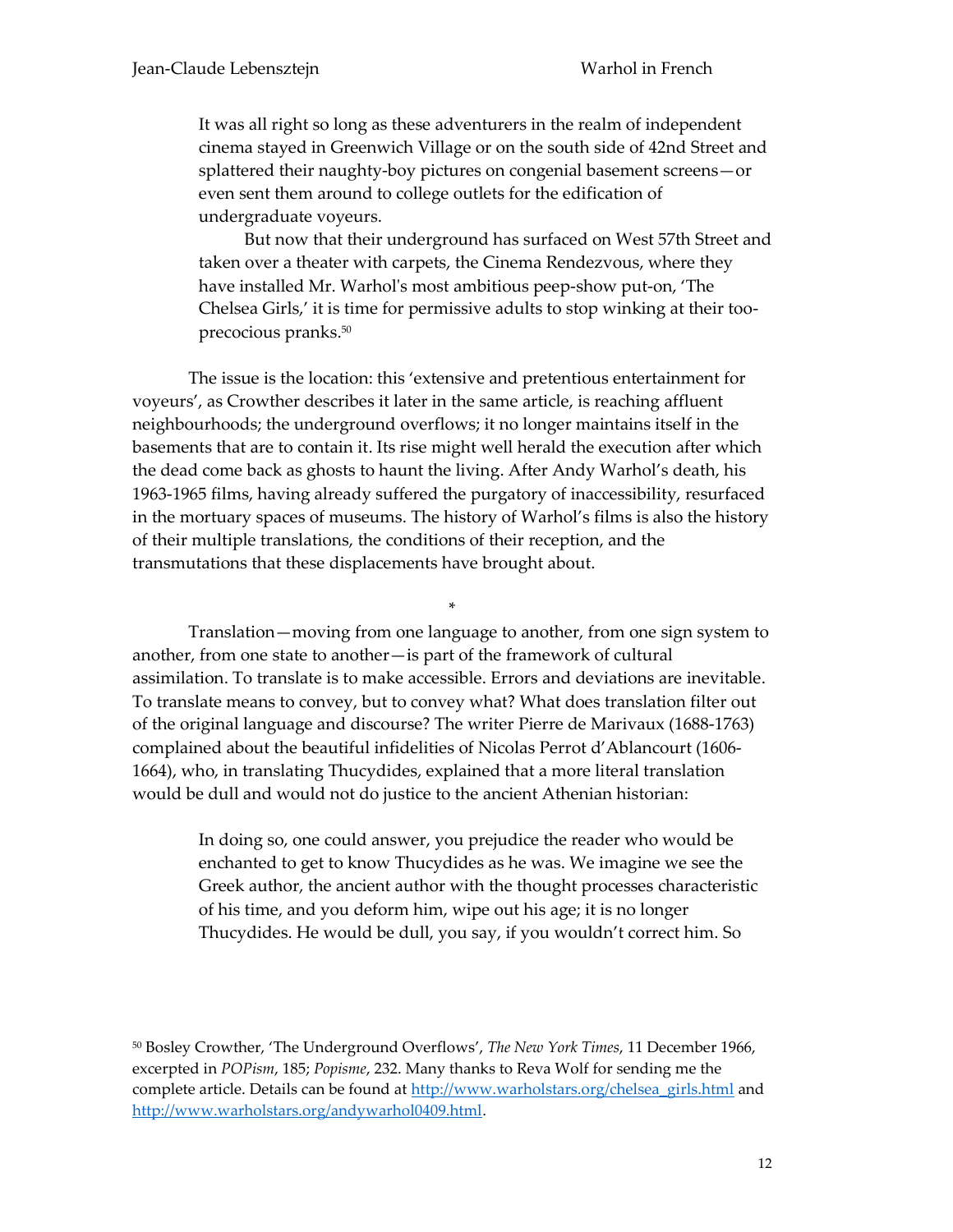what? We would prefer his dullness to your corrections, which we didn't ask for in the first place. 51

Unfaithful d'Ablancourt was honest enough to warn his readers. When he translated Lucian of Samosata to accommodate modern taste, he added notes and comments such as: 'I am changing his comparison from the Love of Boys, into that of women, which is what I observe everywhere, and also for reasons of public morality, corresponding to his eagerness to please'; 'Here is a page of filth removed'; 'I do not wish to say another word on the love for boys, nor elaborate on such filth.' <sup>52</sup> Cueff does not wish to elaborate either. He avoids the 'queers' and 'high school juniors', but unlike d'Ablancourt, he keeps it under wraps, as if unaware. We can wonder what he was thinking when he did his translation.

How much emphasis should we place on a few poorly translated words? In the case of artists of Warhol's character, it is the right tone and his deliberate laissezfaire approach that matter. We notice immediately what separates him from those artists who tried to mimic or appropriate his approach, such as Rodney Buice. <sup>53</sup> In Buice's case, it all becomes ordinary and bland, but his slapdash job can serve to satisfy the busy viewer.

In 2003 the Museum of Modern Art presented, at MoMA PS1 in Queens, twenty-eight screen tests transferred from 16mm to DVD for gallery exhibition, now a common practice in museums and other exhibition venues, even used on Times Square's electronic billboards in May 2015. <sup>54</sup> There is no doubt that Warhol would have welcomed this considerable expansion of the accessibility of his art, its transfer to urban spaces and to the new audiences that it could reach, even at the expense of a significant loss. The issue is not so much the loss but rather the illusion of viewing the same thing, with no significant difference, or with indifference to the differences. We assume we are watching a Warhol movie, just as we assume we are reading his words (already mediatised by the reporters who interviewed him) when we read what translators have transmitted to us. Whether transferred or translated, the flattening out effect is roughly the same. It is the slippery slope of all translations, whatever the language or the medium.

An example: at the start of *POPism*, one reads, in Cueff's translation, 'If I'd continued like that and had died ten years ago, I'd probably be a cult figure today' (*Si j'avais continué comme ça et étais mort il y a dix ans, je serais probablement une figure culte aujourd'hui*).<sup>55</sup> Continued like what? Warhol and Hackett open *POPism* with

<sup>51</sup> Pierre de Marivaux, 'Réflexions' (1744), *Mercure de France*, June 1755, II, 47 and *Journaux et Œuvres diverses*, ed. Frédéric Deloffre and Michel Gilot, Paris: Garnier, 1969, 459. <sup>52</sup> *Lucien, de la traduction de N. Perrot, Sr d'Ablancourt*, Paris: Augustin Courbé, 1654, I, 648, 633; II, 679.

<sup>53</sup> See the full-page advertisement in *Art in America* 64: 3, May-June 1976, 23. 54 [https://www.moma.org/calendar/exhibitions/142;](https://www.moma.org/calendar/exhibitions/142) http://warholstars.org/screentests.html#qrrf5.

<sup>55</sup> *Popisme*, 25.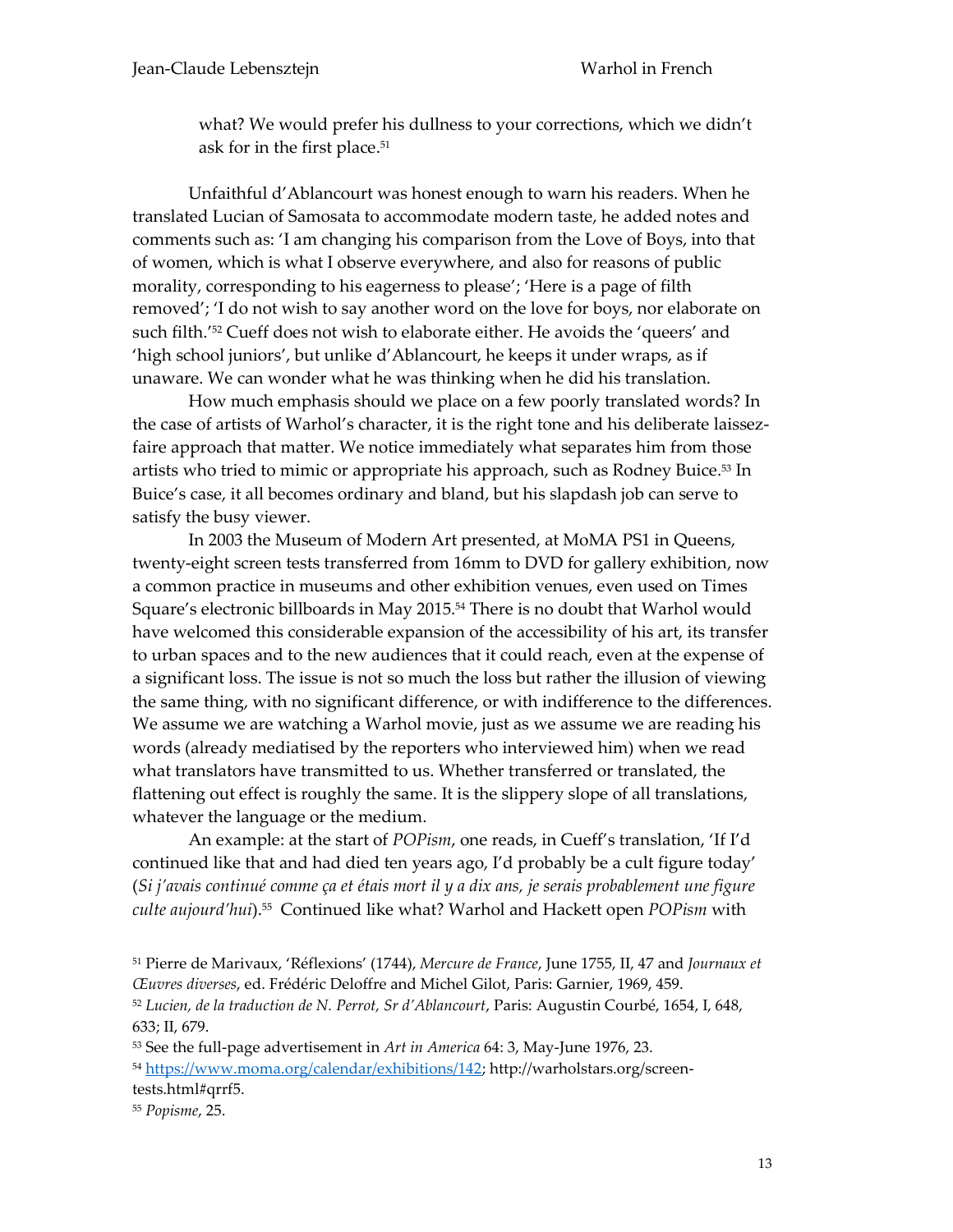these words: 'If I'd gone ahead and died ten years ago, I'd probably be a cult figure today.' <sup>56</sup> It would undoubtedly be better understood as *Si j'avais continué à être mort*… It is a well-known fact that Warhol was pronounced clinically dead after he was shot by Valerie Solanas on June 3, 1968, until the surgeon performed the open cardiac massage that brought him back to life. This experience (the same one the composer Arnold Schönberg faced twenty-two years earlier) had a profound effect on Warhol. In 1976, the quarterly magazine *Unmuzzled OX* published an interview where this exchange appeared:

OX: Death was a constant theme in your early works. AW: And then, I stopped because I died. OX: —because?— AW: Then I stopped because I died.<sup>57</sup>

With regard to translating the classics of Chinese thought, the philosopher Feng Youlan (1895-1990) reminded us of this self-evident point:

> A translation, after all, is only an interpretation. When one translates a sentence from, say, the *Lao-tzu*, one gives one's own interpretation of its meaning. But the translation may convey only one idea, while as a matter of fact, the original may contain many other ideas […].

Kumarajiva, of the fifth century A.D., one of the greatest translators of the Buddhist texts into Chinese, said that the work of translation is just like chewing food that is to be fed to others. If one cannot chew the food oneself, one has to be given food that has already been chewed. After such an operation, however, the food is bound to be poorer in taste and flavor than the original.<sup>58</sup>

Of course, the choice is one of being fed or going hungry. In the case of Lao-Tzu as in others, some translations are acceptable to various degrees, and others, appalling; it all depends on the player's abilities and level of commitment to the game. Translation is also an art of connections continually being established between two more or less great distances. For Walter Benjamin,

> it is not the highest praise of a translation, particularly in the age of its origin, to say that it reads as if it had originally been written in that language. Rather, the significance of fidelity as ensured by literalness is that

-

<sup>56</sup> *POPism*, 3.

<sup>57</sup> [Michael Andre], 'Andy Warhol's Interview', *Unmuzzled OX* 4: 2, 1976, 47. (This interview is not included in *I'll Be Your Mirror*.)

<sup>58</sup> Fung Yu-Lan, *A Short History of Chinese Philosophy* (1948), ed. Derk Bodde, New York: The Macmillan Company, 1958, 14-15.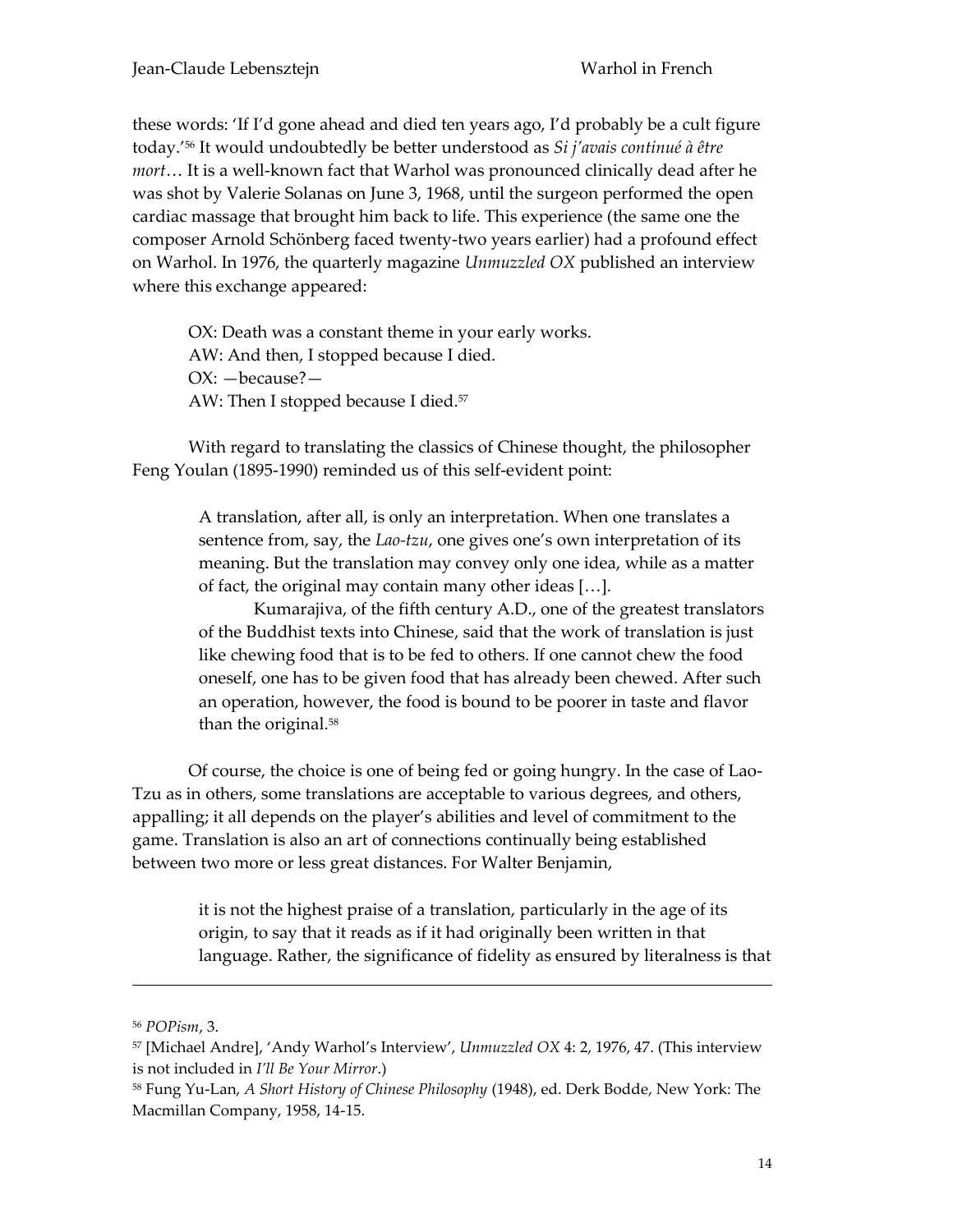the work reflects the great longing [*die große Sehnsucht*] for linguistic complementation. A real translation is transparent; it does not cover the original, does not block its light, but allows the pure language, as though reinforced by its own medium, to shine upon the original all the more fully.<sup>59</sup>

For his part, Michel Foucault remarked on Pierre Klossowski's overly literal translation of the *Aeneid*:

> The fact is there are two types of translation and they differ in nature and function. Some carry across equivalences of meaning and aesthetic values between languages; it is good when they convey one and the same thing.

> Others pitch one language against another, are witness to the collision, take note of the impact, and measure its angle. They consider the source language text as the projectile and the target language text as the bullseye. Their goal is not so much to internalize a foreign meaning but to divert the source language through the target language.<sup>60</sup>

Like all forms of art, all forms of translation should be acknowledged. Languages are marvellous instruments that offer countless ways to perform music, albeit more or less off-key. Therein lies the risk. A translator is the interpreter of a text. We follow along willingly until obvious inadequacies emerge, above all when a lack of linguistic acumen is combined with an unavowed moralism. This is when we are tempted to declare, like Spinoza in his comment about the defenders of the faith, that 'the most ignorant are everywhere the most audacious and the most ready to rush into print'. 61

**Jean-Claude Lebensztejn** is a Paris-based art historian and critic. He is an honorary professor at the University of Paris I—Pantheon-Sorbonne. His numerous publications range in subject and time period from Jacopo Pontormo to Malcolm Morley and Paul Sharits. His book *Figures pissantes, 1280-2014* recently appeared in English translation: *Pissing Figures 1280-2014*, New York, Zwirner, 2017.

jc.lebensztejn@gmail.com

<sup>59</sup> Walter Benjamin, 'Die Aufgabe des Übersetzers', 1923; 'The Task of the Translator', in *Walter Benjamin, Selected Writings*, vol. 1, 1913-1926, ed. Marcus Bullock and Michael W. Jennings, Cambridge, MA: The Belknap Press of Harvard University Press, 1996, 260. [http://users.clas.ufl.edu/burt/deconstructionandnewmediatheory/walterbenjamintasktransla](http://users.clas.ufl.edu/burt/deconstructionandnewmediatheory/walterbenjamintasktranslator.pdf) [tor.pdf.](http://users.clas.ufl.edu/burt/deconstructionandnewmediatheory/walterbenjamintasktranslator.pdf)

<sup>60</sup> Michel Foucault, 'Les mots qui saignent', *L'Express*, 29 August 1964, reprinted in *Dits et écrits I,* 1954-1975, Paris: Quarto Gallimard, 2001, 453-54.

<sup>61</sup> Baruch Spinoza, letter to Jarig Jelles, 2 June 1674.